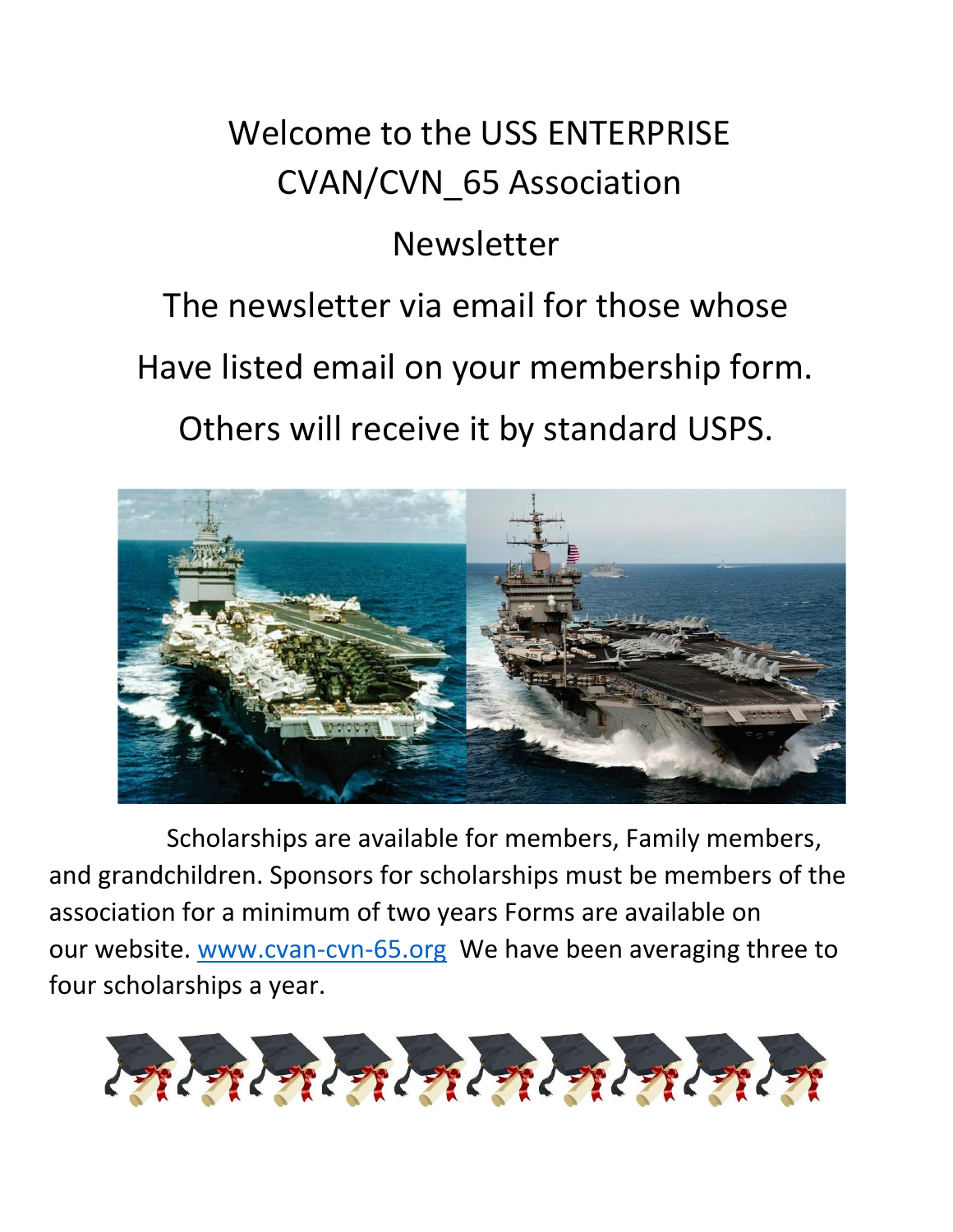Welcome to Duluth, Minnesota, for the USS Enterprise Association Reunion. Things to see in the area. Here are a few suggestions: all distances from the hotel.

Duluth International Airport 6.4 Mi

[Richard I. Bong Veterans Historical Center](https://www.harborlookout.com/ships#0) 2Hr 6 Min 115 ML



This is across the bridge in Superior, Wisconsin



[Skyline Parkway](https://www.exploreminnesota.com/profile/skyline-parkway-scenic-byway/2340) 218-730-4300 26 miles scenic byway



3 Min 1.3 MI

[Glen Sheen Mansion](https://glensheen.org/) 



2Hr 7Min 115 Mi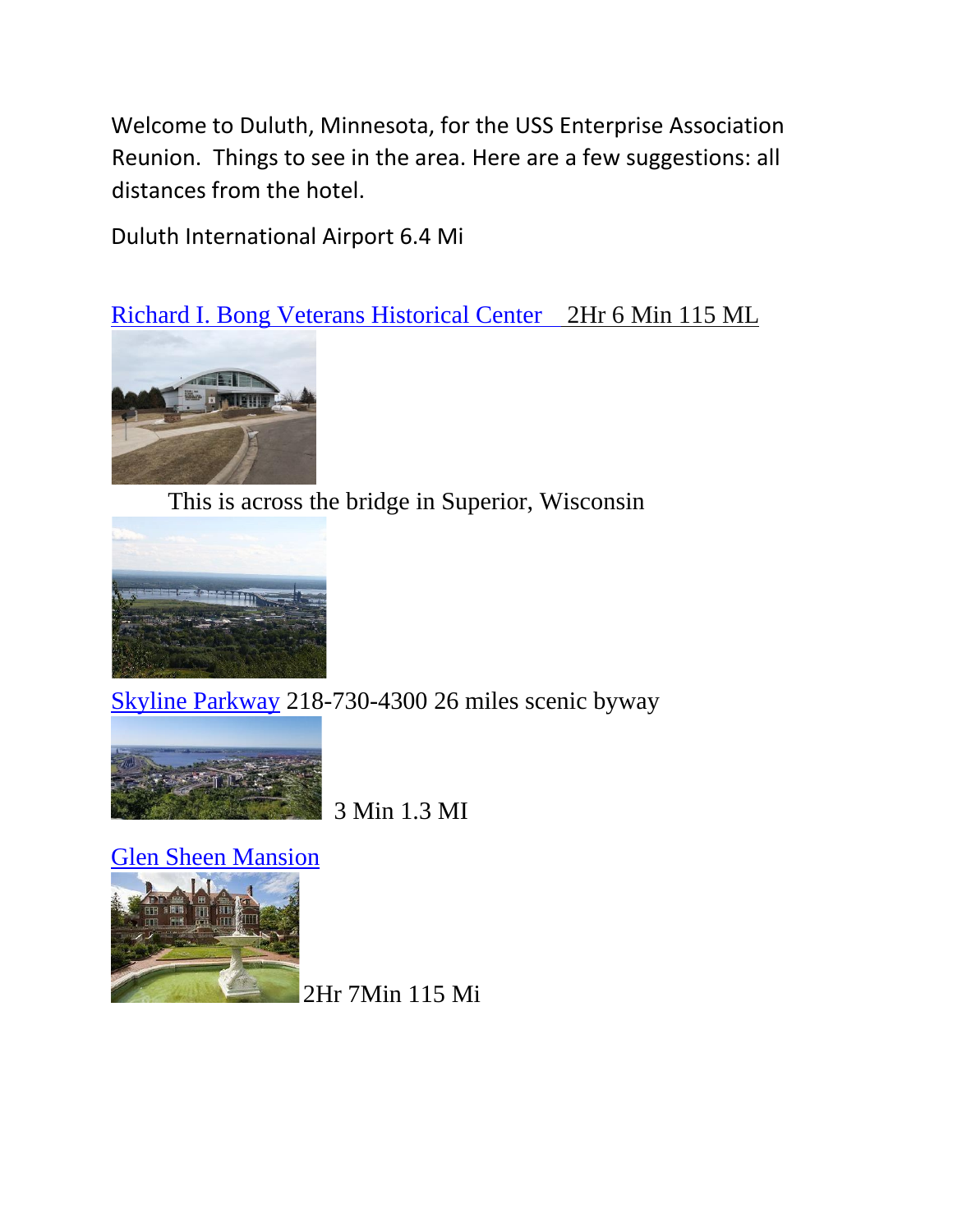After shipping season starts, you can view ships arriving in Duluth via these websites: [Duluth Harbor Port](https://www.duluthharborcam.com/)



3Min 2 MI

Weekends only: [Willim A Irving Haunted Ship](https://duluthhauntedship.com/) 350 Harbor Drive, a tour of the bulk freighter



1Min .5 MI

[Color Change](http://www.visitduluth.com/events/fall-colors/#:~:text=The%20season%20is%20changing%20here%20in%20Duluth%2C%20and,the%20Duluth%20region%20lasting%20mid-September%20through%20late%20October.) everywhere



[Splitrock Lighthouse](https://www.mnhs.org/splitrock) 57 Min 47 MI

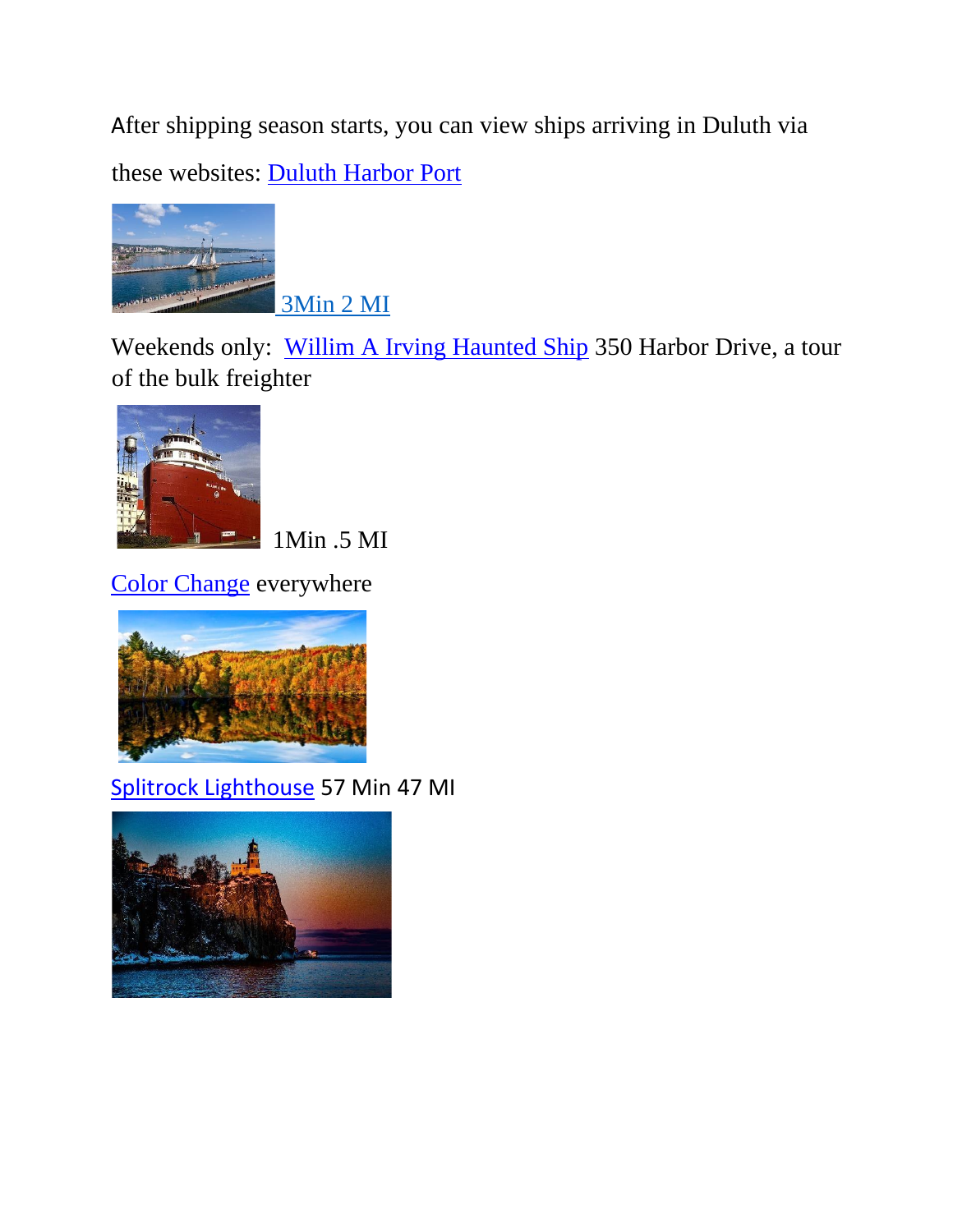From Reunion 2019

Joyce and I hosted the 2019 Enterprise reunion in Columbus, Georgia and we would like to thank the members and family who attended and helped make our reunion a great one.

We hope all of you enjoyed our reunion and the two tours we offered as well as our memorial service which was held at Fort Benning. Our paver for the dedication ceremony was held on Memorial Day 2019. The location of our U.S.S. Enterprise Association Plaque is at the flag of states, section 16A, row 6.

If you are in Columbus, Georgia in the future, stop by [Fort Benning's](https://history.army.mil/museums/TRADOC/fortBenning_natInfantry/index.html)  [museum,](https://history.army.mil/museums/TRADOC/fortBenning_natInfantry/index.html) and look for it. A special thanks to Ashley Woitona for helping us organize our reunion and also to all of you that helped make it a great success.

A special thanks also to our speakers, Todd Creekman, Skip Henderson, our mayor, and Mary Louis Griffith. Thank you to the Sea Cadets that presented the flag and their leader Mrs. Allred. Everyone did a fantastic job!

See you all in Duluth, Minnesota 2021.

Sincerely, David and Joyce Mangieri



.

The 2022 USS ENTERPRISE REUNION is planned for September 20-24 in Las Vegas, Nevada. It will be held at [Sam's Town](https://www.samstownlv.com/). They also have an [RV park](https://www.samstowntunica.com/stay/rv-park) for those who may wish to travel by RV. More information will follow.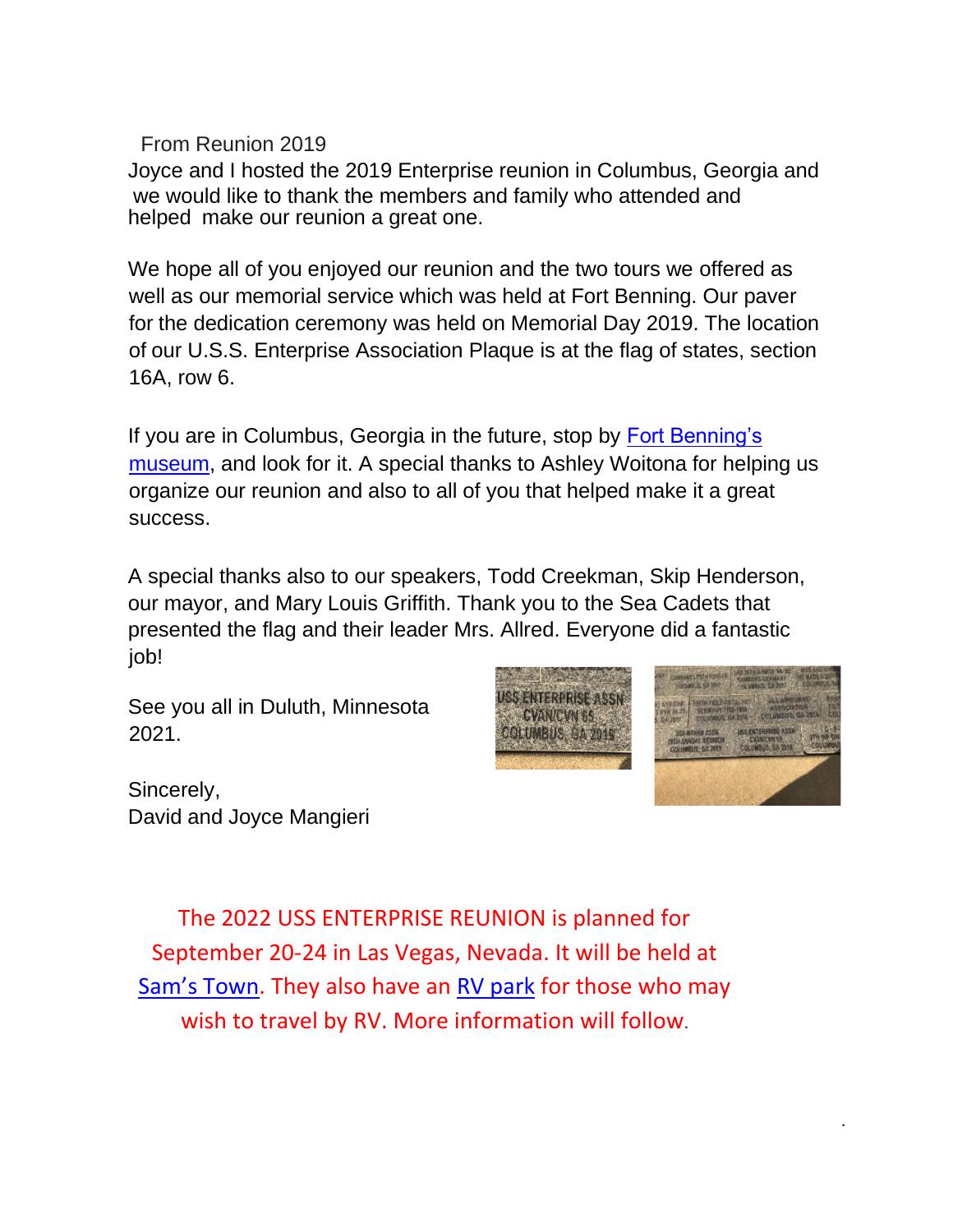USS Enterprise history on how we knew where everyone was. And how the ship protected itself if all squadrons were grounded.

*Enterprise* was intended as the first of a class of six carriers, but massive increases in construction costs led to the remaining vessels being canceled. Because of the huge cost of her construction, *Enterprise* was launched and commissioned without the planne[d](http://www.navweaps.com/Weapons/WMUS_Terrier-RIM2.php) [RIM-2 Terrier](http://www.navweaps.com/Weapons/WMUS_Terrier-RIM2.php) [mi](http://www.navweaps.com/Weapons/WMUS_Terrier-RIM2.php)ssile launchers. Initially, the carrier had little defensive armament. Late in 1967, *Enterprise* was fitted with a prototype [Point Defense Missile](https://www.bing.com/images/search?view=detailV2&ccid=fDGVE4uJ&id=C4A1282C270EA5696F8596F591FD30C24AFB1680&thid=OIP.fDGVE4uJfDYpEoff5XNDmAHaE8&mediaurl=https%3a%2f%2fth.bing.com%2fth%2fid%2fR7c3195138b897c36291287dfe5734398%3frik%3dgBb7SsIw%252fZH1lg%26riu%3dhttp%253a%252f%252fwww.seaforces.org%252fwpnsys%252fSURFACE%252fMk-25-launcher_DAT%252fMk-25-missile-launcher-002.jpg%26ehk%3dbkl23xN4iw5%252fqqXoG6IPw35LVDo%252b%252b1xH5IWeuowFD%252fs%253d%26risl%3d%26pid%3dImgRaw&exph=802&expw=1200&q=bpdms+missile+system&simid=607987475088281384&ck=3116100C8E77BD687D7E7812A796B323&selectedIndex=0&FORM=IRPRST) [System \(BPDMS\)](https://www.bing.com/images/search?view=detailV2&ccid=fDGVE4uJ&id=C4A1282C270EA5696F8596F591FD30C24AFB1680&thid=OIP.fDGVE4uJfDYpEoff5XNDmAHaE8&mediaurl=https%3a%2f%2fth.bing.com%2fth%2fid%2fR7c3195138b897c36291287dfe5734398%3frik%3dgBb7SsIw%252fZH1lg%26riu%3dhttp%253a%252f%252fwww.seaforces.org%252fwpnsys%252fSURFACE%252fMk-25-launcher_DAT%252fMk-25-missile-launcher-002.jpg%26ehk%3dbkl23xN4iw5%252fqqXoG6IPw35LVDo%252b%252b1xH5IWeuowFD%252fs%253d%26risl%3d%26pid%3dImgRaw&exph=802&expw=1200&q=bpdms+missile+system&simid=607987475088281384&ck=3116100C8E77BD687D7E7812A796B323&selectedIndex=0&FORM=IRPRST) Basic installation, with two eight-round box launchers for Sea Sparrow missiles. A third BPDMS launcher was fitted during the ship's refit in 1970– 1971.

Later upgrades added two [NATO Sea Sparrow \(NSSM\)](http://www.seaforces.org/wpnsys/SURFACE/RIM-7-Sea-Sparrow.htm) [a](http://www.seaforces.org/wpnsys/SURFACE/RIM-7-Sea-Sparrow.htm)nd three [Mk 15](https://www.gd-ots.com/armaments/naval-platforms-system/phalanx/) [Phalanx](https://www.gd-ots.com/armaments/naval-platforms-system/phalanx/) [CIWS](https://www.gd-ots.com/armaments/naval-platforms-system/phalanx/) [gu](https://www.gd-ots.com/armaments/naval-platforms-system/phalanx/)n mounts. One CIWS mount was later removed and two 21-ce[ll](https://military.wikia.org/wiki/RIM-116_Rolling_Airframe_Missile) [RIM-116](https://military.wikia.org/wiki/RIM-116_Rolling_Airframe_Missile) [Rolling](https://military.wikia.org/wiki/RIM-116_Rolling_Airframe_Missile)  [Airframe Missile](https://military.wikia.org/wiki/RIM-116_Rolling_Airframe_Missile) [la](https://military.wikia.org/wiki/RIM-116_Rolling_Airframe_Missile)unchers were added.

*Enterprise* is also the only aircraft carrier to house more than two nuclear reactors, <sup>[\[6\]](https://en.wikipedia.org/wiki/USS_Enterprise_(CVN-65)#cite_note-length-6)</sup> having an eight-reactor propulsion design, with eac[h](https://military.wikia.org/wiki/A2W_reactor) [A2W reactor](https://military.wikia.org/wiki/A2W_reactor) [ta](https://military.wikia.org/wiki/A2W_reactor)king the place of one of the conventional boilers in earlier constructions. She is the only carrier with four rudders, two more than other classes, and features a more cruiser-like hull.

*Enterprise* also had [a](https://en.wikipedia.org/wiki/Phased_array) [phased array](https://en.wikipedia.org/wiki/Phased_array) [ra](https://en.wikipedia.org/wiki/Phased_array)dar system known a[s](https://military.wikia.org/wiki/SCANFAR) [SCANFAR.](https://military.wikia.org/wiki/SCANFAR) SCANFAR was intended to be better at tracking multiple airborne targets than conventional rotating antenna radars. SCANFAR consisted of two radars, [the AN/SPS-32 and the AN/SPS33.](https://www.bing.com/images/search?view=detailV2&ccid=t%2fRts4s7&id=C96F1E232F317C654799786AE8998A3AE1BCF796&thid=OIP.t_Rts4s7iT0wkRax8mR_wwAAAA&mediaurl=https%3a%2f%2fth.bing.com%2fth%2fid%2fRb7f46db38b3b893d309116b1f2647fc3%3frik%3dlve84TqKmehqeA%26riu%3dhttp%253a%252f%252fwww.mdc.idv.tw%252fmdc%252fnavy%252fusanavy%252fsps-32.jpg%26ehk%3dFfMRezFuOFdm2WL7W6xlJDotGGO8nbcljdDYuHOysaM%253d%26risl%3d%26pid%3dImgRaw&exph=332&expw=303&q=an%2fsps-32+%26+33&simid=607996400050242425&ck=1E98F017BF1D370D16FDA40678385BD0&selectedIndex=1&FORM=IRPRST) The AN/SPS-32 was a long-range air search and target acquisition radar developed by Hughes for the U.S. Navy. The AN/SPS-32 operated together with the AN/SPS-33, which was the square array used for 3D tracking, into one system. It was installed on only two vessels, *Enterprise* and the cruise[r](https://en.wikipedia.org/wiki/USS_Long_Beach_(CGN-9)) [USS](https://en.wikipedia.org/wiki/USS_Long_Beach_(CGN-9)) *[Long Beach](https://en.wikipedia.org/wiki/USS_Long_Beach_(CGN-9))*[,](https://en.wikipedia.org/wiki/USS_Long_Beach_(CGN-9)) placing a massive power drain on the ship's electric system.

The technology of the AN/SPS-32 was based on vacuum tubes and the system required constant repairs. The SPS-32 was a phased array radar that had a range of 400 nautical miles against large targets, and 200 nautical miles against small, fighter-size targets. These early phased arrays, replaced around 1980, were responsible for the distinctive square-looking island.

The AN/SPS-32 and AN/SPS-33 radars, while ahead of their time, suffered from issues relating to the electrical beam steering mechanism and were not pursued in further ship classes. While they are considered to be an early form of "phased array" radar, it would take the later technology of the Aegis phased array [AN/SPY-1](https://i0.wp.com/blog-imgs-62.fc2.com/n/u/r/nuraripon/SPY1.jpg) with its electronically controlled beam steering to make phased array radars both reliable and practical for the USN. The dome above the SCANFAR contained the unique electronic warfare suite, the Andrew Alford AA-8200 dipole antennas (which never acquired a military designation). The system consisted of six rows of antennae encircling the dome. The antennae in the upper two rows were encased in piping radomes as they were small and fragile.

Better known to CVAN-65 crew members as the Beehive

[Documentry of The USS ENTERPRISE](https://www.bing.com/videos/search?q=USS+Enterprise+Documentary&&view=detail&mid=357549C3A20C72EA8054357549C3A20C72EA8054&&FORM=VRDGAR&ru=%2Fvideos%2Fsearch%3Fq%3DUSS%2BEnterprise%2BDocumentary%26FORM%3DVDMHRS)